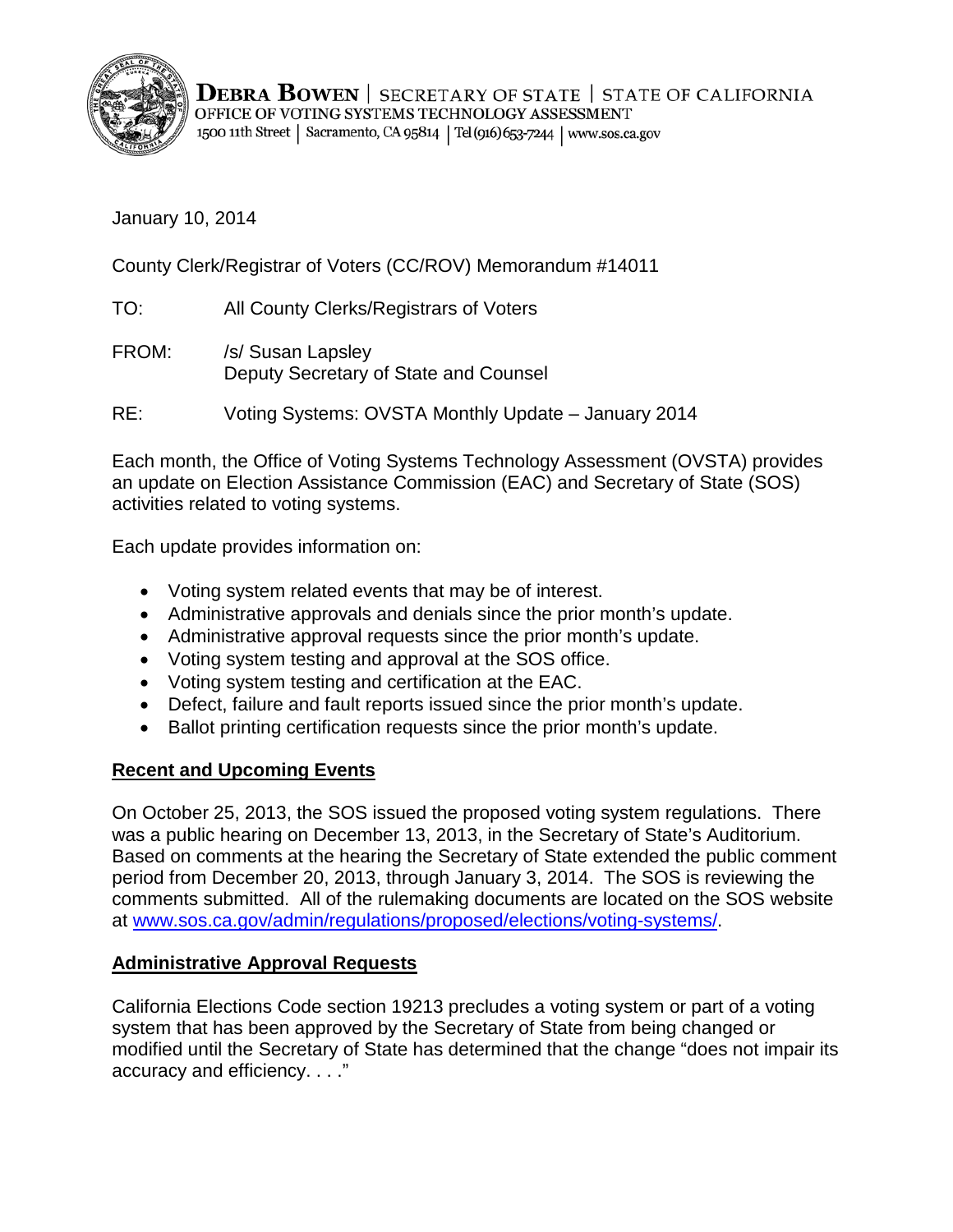Information on submitting an administrative approval request is in ["Requesting](http://www.sos.ca.gov/voting-systems/cert-and-approval/vsysapproval/admin-approval-requirements2012.pdf)  [Administrative Approval of a Change or Modification to an Approved Voting System.](http://www.sos.ca.gov/voting-systems/cert-and-approval/vsysapproval/admin-approval-requirements2012.pdf)"

• There are currently no administrative approval requests.

### **Testing and Approval by the State of California**

• The Secretary of State received a completed application for the Dominion Democracy Suite 4.14 Voting System on November 13, 2013. The system is composed of the election management system, a combined ballot marking device and precinct count optical scan machine and an off-the-shelf central count scan machine. OVSTA has completed its initial review and comments on the draft California Use Procedures and have sent them back to Dominion for modification. The source code review began, December 2, 2013. The functional testing is scheduled to begin, February 3, 2014, and the Red Team (penetration) testing is scheduled to begin February 10, 2014.

# **Testing and Certification at the EAC**

The EAC provides a [weekly update](http://www.eac.gov/blogs/voting_system_testing_update_1714/) of voting system testing. As of January 7, 2014, the current testing and certification status for systems relevant to California is:

**Dominion Democracy Suite 4.14.B.** The EAC issued an Initial Decision on January 6, 2014, and final certification paperwork is in progress. Related documents can be found on the EAC [website.](http://www.eac.gov/testing_and_certification/voting_systems_under_test.aspx)

**ES&S Unity 3.4.1.0.** Testing is in progress at Wyle. Related documents can be found on the EAC [website.](http://www.eac.gov/testing_and_certification/voting_systems_under_test.aspx)

**ES&S EVS 5.0.1.0.** The EAC approved the Test Plan on December 20, 2013. Testing is in progress at Wyle. Related documents can be found on the EAC [website.](http://www.eac.gov/testing_and_certification/voting_systems_under_test.aspx)

**ES&S EVS 5.2.0.0.** The EAC approved the application for the EVS 5.2.0.0 voting system on December 17, 2013. Related documents can be found on the EAC [website](http://www.eac.gov/testing_and_certification/voting_systems_under_test.aspx)**.**

**Hart InterCivic Verity 1.0.** Delivery of equipment to SLI to begin testing is expected in early January. Related documents can be found on the EAC [website.](http://www.eac.gov/testing_and_certification/voting_systems_under_test.aspx)

**Unisyn OpenElect 1.2.** The EAC granted certification for this system on December 23, 2013. Related documents can be found on the EAC [website.](http://www.eac.gov/testing_and_certification/voting_systems_under_test.aspx)

The EAC's ["Voting Systems Under Test"](http://www.eac.gov/testing_and_certification/voting_systems_under_test.aspx) and ["Certified Voting Systems"](http://www.eac.gov/testing_and_certification/certified_voting_systems.aspx) pages provide more specifics on each voting system.

## **Defects, Failures and Faults**

Defects, failures and faults (problem reports) of voting system hardware and software are reported to the Secretary of State. The Secretary of State in turn provides the